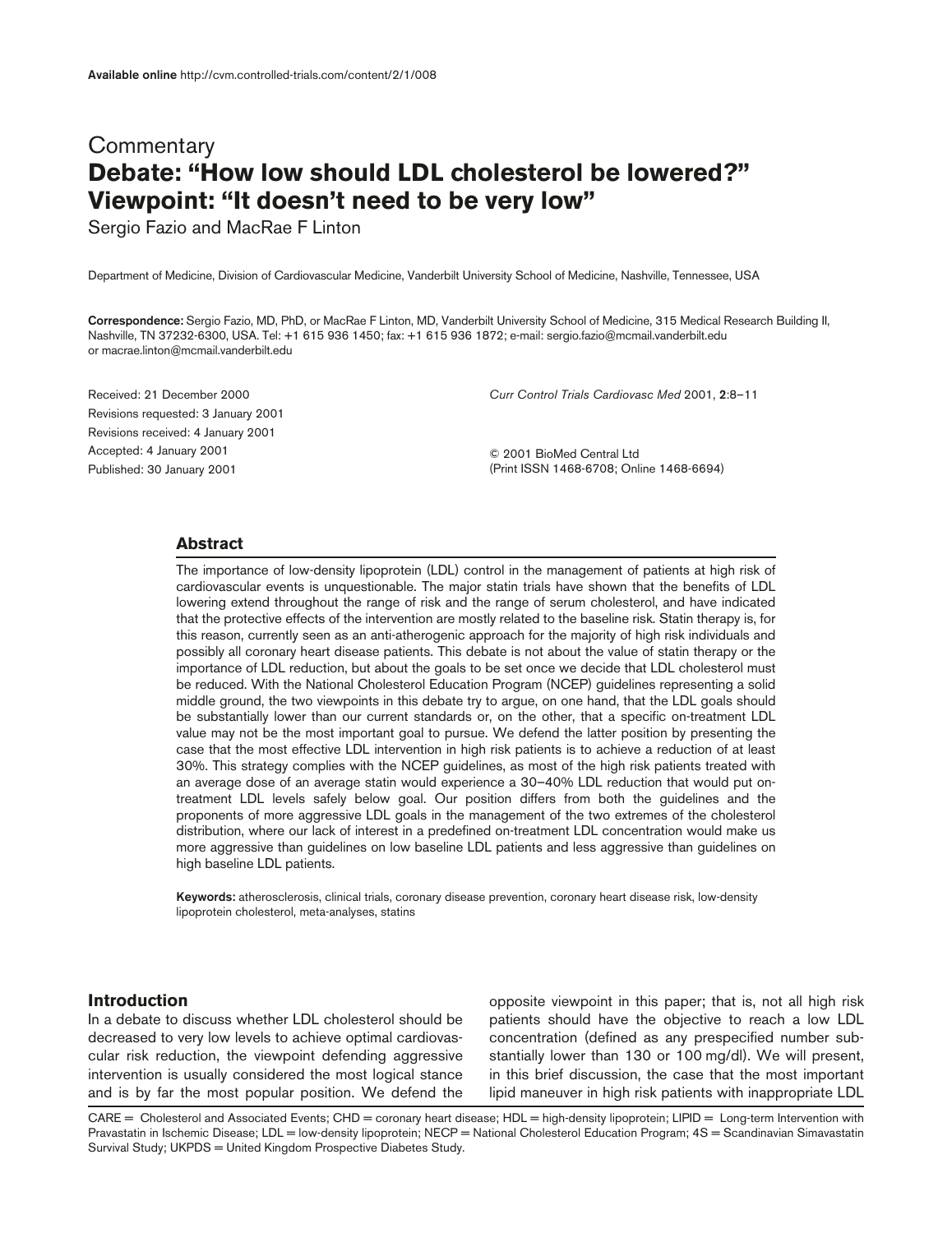is a significant reduction from baseline (approximately 30–40%), rather than the attainment of a specific on-treatment level. Not only is this approach largely in agreement with the goals set by the NCEP guidelines [1], as it drives the majority of high risk patients to a LDL level of less than 130 or 100 mg/dl, but it is even more aggressive than the guidelines for the high risk patients with low baseline LDL (130 mg/dl or lower). For the small population of high risk patients with high baseline LDL (200 mg/dl and higher), debating on the appropriate lipid goal is a frivolous exercise because the high prevalence of genetic dyslipidemias in this group attenuates the response to treatment. The most reasonable position is to accept the results of high dose lipid-lowering therapy, whether achieved with a single drug or a combination regimen when necessary.

Among the frequently cited arguments in favor of low targets for LDL are, first, the fact that coronary heart disease (CHD) rates correlate with average plasma cholesterol levels within and between countries, with the lowest rates shown by people with a total cholesterol lower than 150 mg/dl [2,3]. Second, secondary prevention trials have shown a direct correlation between degree of LDL lowering and the extent of angiographic or clinical benefits [4,5]. Finally, the incomplete successes of the statin trials might have been amplified had larger proportions of study subjects reached their LDL goal. On the contrary, the proponents of a less aggressive approach to LDL management question the safety of very low LDL levels [6], cite data from statin trials showing reduced or absent benefits in patients with baseline low LDL [7] or in any patients after the initial 25% drop in LDL [8–10], and invoke the possibility that the impressive results obtained with statins are partly due to direct effects of the drug on the vascular wall and are therefore somewhat independent of LDL changes [11].

Before emphasizing the basis for our position, we think it necessary to state what we do not consider valid arguments against aggressively low LDL goals. First, there is danger in achieving LDL levels between 50 and 75 mg/dl. Although LDL is an important vehicle to transport vitamin A and vitamin E as well as cholesterol to tissues, data from subjects with the heterozygous form of hypobetalipoproteinemia clearly indicate the safety of low LDL [12,13]. Untoward effects of low LDL may become evident for concentrations below 25 mg/dl [14], a value that is rarely reached with statin therapy in common high risk patients. Second, a small reduction in LDL may be just as good as a larger one. It is undeniable that, particularly in high risk patients, LDL reductions to extremely low levels should decrease the atherogenic pressure more than more moderate interventions would. The difference between benefits achieved with one approach versus the other may, however, be too small too justify aggressive interventions, as clinical trials have indicated that up to 85% of the preventive effect of lipid lowering is collected after the initial

25% drop in LDL from baseline [15]. Finally, LDL reduction is not a therapeutic objective at all in some high risk patients. Although data showing significant clinical benefits in high risk patients with low HDL and low LDL treated with gemfibrozil are available [16], it is unquestionable that the mediator of risk in low HDL conditions is the level of the atherogenic lipoproteins. It is also unquestionable that LDL and remnant reduction in these patients represent the best approach to reducing the cholesterol/high-density lipoprotein (HDL) ratio as well as CHD risk.

#### **LDL lowering and atherosclerosis**

To prepare the ground for our argument, we need to revisit the biology of atherogenesis. Plaque development in the vessel wall depends always on the accumulation of lipid material in the subendothelial space, a phenomenon that directly or indirectly triggers all other aspects of lesion growth, including macrophage recruitment, foam cell formation, and the inflammatory response in the artery wall. After more than 90 years of studies on atherosclerosis, it is clear that the pathology of the lesion is dependent on cholesterol accumulation, and that no alternative pathways to the initiation of atherogenesis are in place [17,18]. This means that, even in subjects whose main CHD risk factors are not related to lipids, the atherogenic pressures are translated into a 'permissive' environment that allows lipid accumulation in the vessel wall. In other words, a diabetic hypertensive patient with a LDL level of 115 mg/dl and a HDL level of 34 mg/dl has increased risk because insulin resistance, hyperglycemia, and high blood pressure affect the endothelium, the intima, and the rest of the vessel wall so that the environment becomes permissive for lipid deposition, which initiates the atherosclerotic process. In this scenario, lowering LDL and raising HDL are clinically beneficial because they affect the plasma and tissue concentration of the 'initiators' of atherogenesis even if the 'permissive' factors are not modified. This hypothesis finds support in the data of clinical trials such as the United Kingdom Prospective Diabetes Study (UKPDS) [19,20], the Scandinavian Simavastatin Survival Study (4S) [21,22], the Cholesterol and Associated Events (CARE) study [7], or the Long-term Intervention with Pravastatin in Ischemic Disease (LIPID) study [23], which together show that the strongest intervention to reduce the risk of heart attacks in diabetics may not be an improved glucose control or a more aggressive lowering of blood pressure, but rather a LDL reduction of 28–38%. The advantage of LDL lowering applies to the most common high risk phenotypes, because one of the most striking results of the major statin trials is the larger clinical benefits observed in individuals who have other risk factors in addition to the hypercholesterolemia (ie pre-existing CHD, smoking, hypertension, diabetes, or family history of CHD). Statins may, in this line of thinking, be seen as anti-atherogenic agents that will impact on the overall CHD risk even when the LDL component of the risk profile is not the most prominent problem in the patient.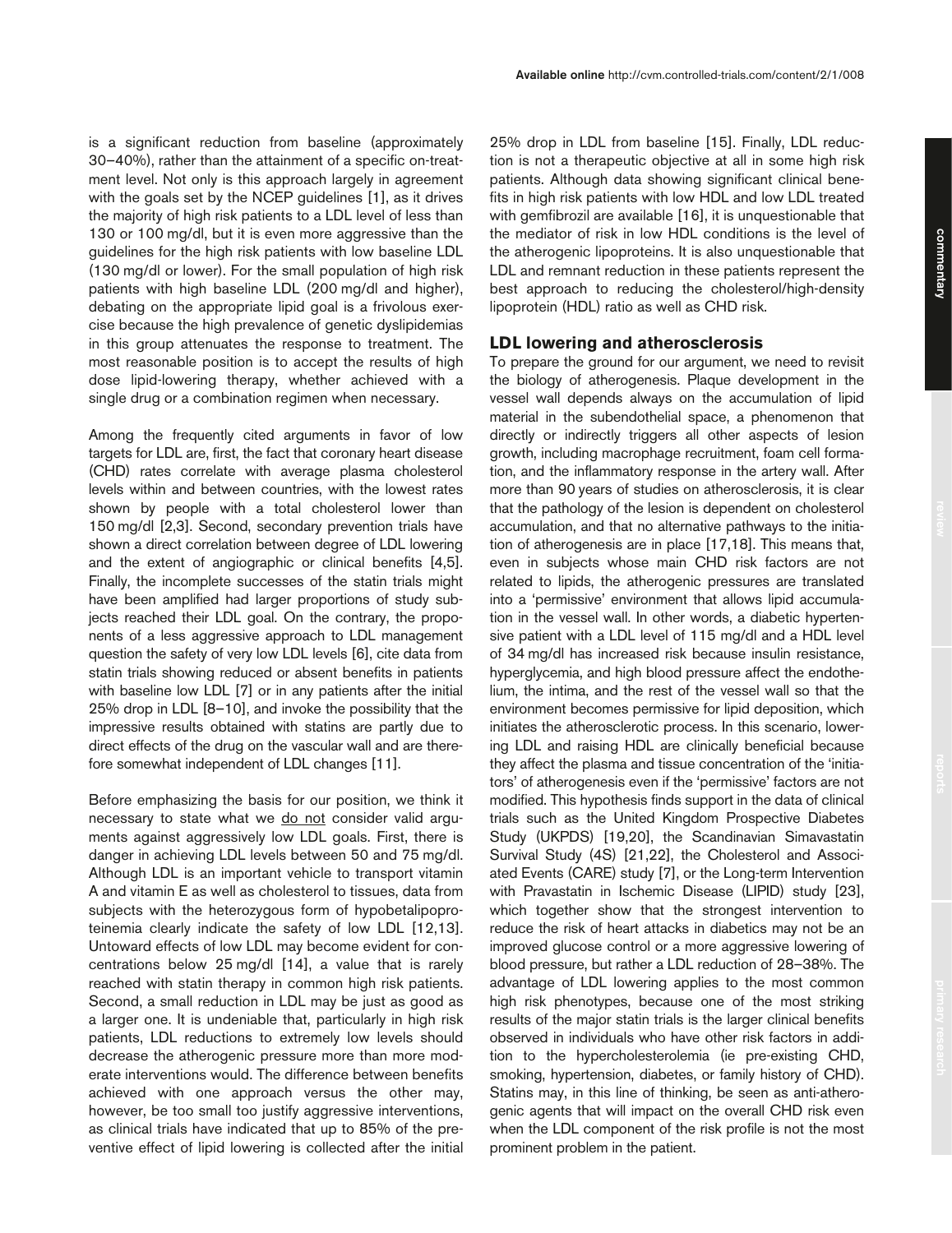#### **LDL goals in high risk patients**

This information brings us to the central point of our argument; that is, the most important objective in LDL lowering for high risk patients is the percentage change from baseline rather than the reaching of any predefined on-treatment goal. This view is corroborated by a large amount of clinical trial data showing, first, that on-treatment LDL levels do not predict CHD rates whereas baseline LDL levels do [24]. Second, the correlation between LDL reduction and CHD risk reduction within each study is at best curvilinear even in high risk, high cholesterol populations where the average on-treatment LDL is still significantly distant from the NCEP goal of 100 mg/dl [10]. Finally, the same percentage LDL reduction appears to be more effective in subjects with higher baseline LDL (and whose on-treatment LDL stays higher than 100 mg/dl) compared with those with a lower baseline LDL (and whose on-treatment LDL adjusts below 100 mg/dl) [7,21,25]. With regard to the last point, Cullen and Assmann propose the scenario in which higher doses of statins would be needed in high risk patients with 'average cholesterol' rather than in average risk patients with high cholesterol [26]. Since statin treatment produces the same relative reduction in cholesterol levels irrespective of baseline concentrations, it follows that to accomplish the same absolute reduction in cholesterol (eg 40 mg/dl), more aggressive intervention must be given to produce a cholesterol decrease from 200 to 160 mg/dl (20% reduction) than to decrease it from 260 to 220 mg/dl (15% reduction). It is interesting to note that when the correlation between LDL reduction and coronary events is analyzed on a large scale, including statin and non-statin trials, less additional clinical benefits are expected from cholesterol reductions larger than 15%, indicating that this relationship is governed by a law of diminishing returns [15,27]. Considering that each doubling of statin dose reduces LDL only by an additional 6–7% [28,29], the cost-effectiveness of high dose statin treatment in the long-term care of patients with common hypercholesterolemia remains to be evaluated. On the contrary, it is clear that high risk patients with high cholesterol (eg subjects with familial hypercholesterolemia) should be treated with the most aggressive regimens available and that they represent the best targets for the new 'superstatins' now in the experimental phase, which can reportedly reduce LDL cholesterol approximately 65–70% [30].

To state it simply, the proponents of aggressively low LDL goals would like to see every high risk patient reach a LDL level of 70–90 mg/dl. This position is flawed for the following reasons. First, many high risk patients with severe hypercholesterolemia (LDL level > 200 mg/dl) will not be able to reach that goal even at the highest doses of more than one lipid-lowering agent. Setting unreasonable, nonevidence-based goals will affect patient compliance, the ultimate objective to make an impact on CHD risk.

Second, the cyclical variations in LDL induce oscillations whose range often encompasses a predefined goal in high risk patients with moderate hypercholesterolemia, thus triggering unjustified dose adjustments or changes of drug. Finally, the high risk patients without hypercholesterolemia (LDL level <100 mg/dl) may be denied LDL lowering intervention because they are already 'at goal'. Our position is also simple, but has the additional advantages of being feasible throughout the range of cholesterol distributions and being completely based on published clinical evidence. We support the concept that the most effective LDL intervention in high risk patients is to achieve a reduction of at least 30%. This concept is based on the knowledge that atherosclerosis initiation and progression depend on plasma cholesterol, and that the vast majority of LDL concentrations in western populations are sufficient to support plaque formation in the appropriate 'permissive' environment. Our strategy complies with the NCEP guidelines, as most of the high risk patients treated with an average dose of an average statin would experience a 30–40% LDL reduction that would put on-treatment LDL levels safely below goal. Our position differs from both the guidelines and the proponents of more aggressive LDL goals in the management of the two extremes of the cholesterol distribution, where our lack of interest in a predefined on-treatment LDL concentration would make us more aggressive than guidelines on low baseline LDL patients and less aggressive than guidelines on high baseline LDL patients.

#### **Conclusions**

If, at the end of this discussion, the two positions seem to have more similarities than differences, it is because they do. The controversy on which to set LDL goals in high risk patients is actually not a burning social or clinical issue, as little disagreement exists on the value of LDL lowering in high risk patients, and therapy is commonly limited to the use of one statin or another. Different statins at different doses provide, overall, a narrow range of LDL reductions accompanied with significant variation in individual responses, so that different philosophical viewpoints are not easily translated into different practical stances.

The greatest difference between the two viewpoints is in the use of cholesterol lowering as a means to reduce cardiovascular disease in the population. The proponents of aggressive LDL lowering intend to eradicate atherosclerosis by acting on its initiating factor, with the assumption that adequately low LDL levels will impede lesion growth in most individuals, irrespective of their underlying risk profile. We consider cholesterol lowering as one of the many battles in the war on atherosclerotic disease, a war that will not be won without a concerted attack against the other major players in the enemy camp, including inactive lifestyle, the western diet, obesity, cigarette smoking, diabetes, and hypertension.